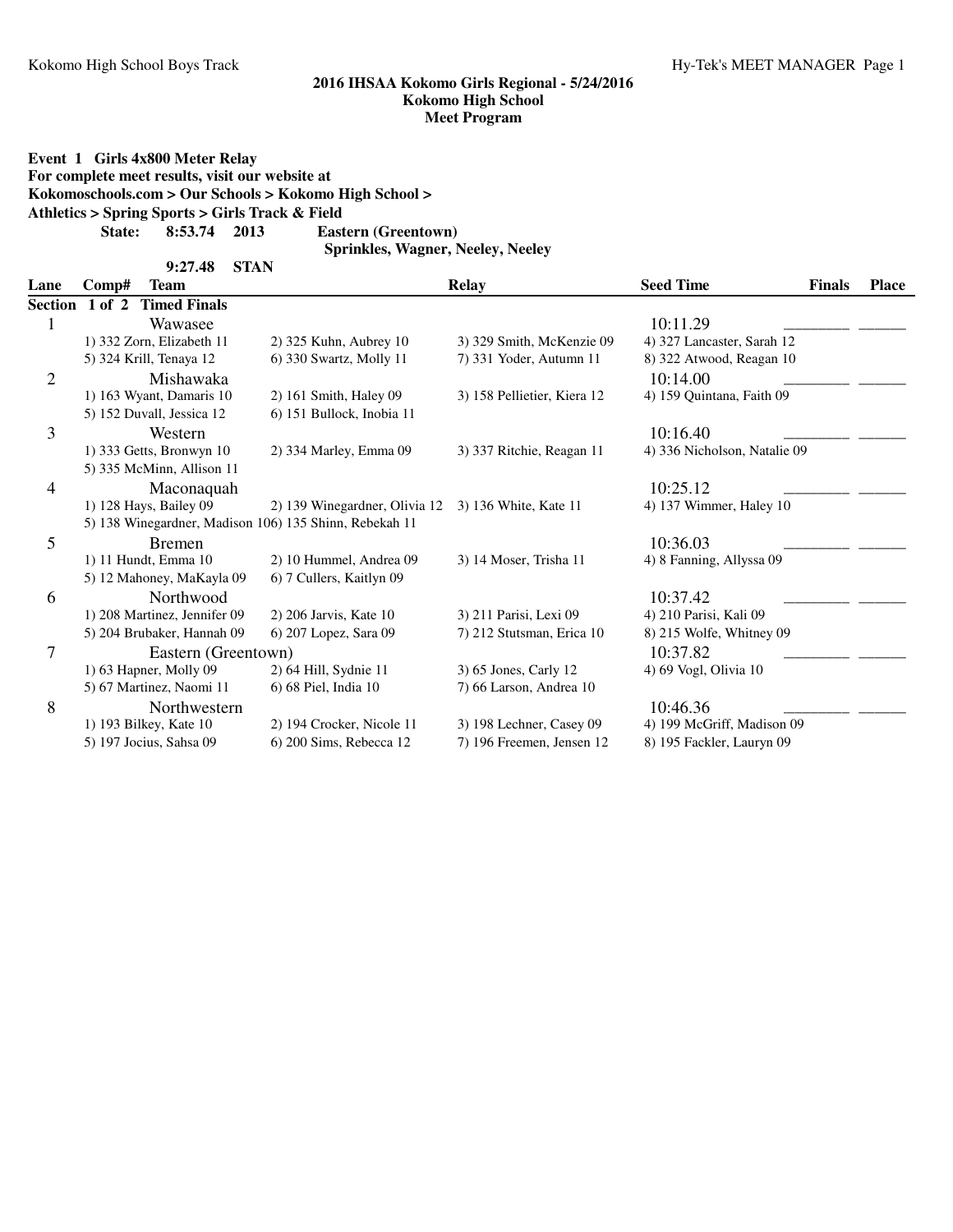|   |                              | Section 2 of 2 Timed Finals(Event 1 Girls 4x800 Meter Relay) |                              |                                                            |
|---|------------------------------|--------------------------------------------------------------|------------------------------|------------------------------------------------------------|
|   | Penn                         |                                                              |                              | 9:37.33                                                    |
|   | 1) 232 Selis, Hannah 11      | 2) 218 Daugherty, Lorena 11                                  | 3) 228 Mott, Elli 11         | 4) 227 Macleod, Ashleigh 11                                |
|   | 5) 226 Loughran, Anne 9      | 6) 224 Jankowski, Emma 11                                    | 7) 223 Jankowski, Ellie 9    | 8) 233 Spring, Danielle 10                                 |
| 2 | <b>Warsaw Community</b>      |                                                              |                              | 9:38.77                                                    |
|   | 1) 311 Dawson, Hannah 12     | 2) 319 Rhodes, Brooke 12                                     | 3) 313 Groninger, Dayton 11  | 4) 317 Miller, Allison 11                                  |
|   | 5) 308 Craig, Anna 11        | 6) 302 Beckham, Mia 10                                       |                              | 7) 305 Bohnenkamper, Emma 108) 321 Sanchez-Vijil, Angie 09 |
| 3 | Concord                      |                                                              |                              | 9:39.89                                                    |
|   | 1) 41 Smith, Allyse 11       | 2) 42 Steiner, Vanessa 12                                    | 3) 34 Eichelberger, Grace 11 | 4) 38 Nisen, Anna 12                                       |
|   | 5) 39 Redmond, Chandyn 09    | 6) 37 McCuen, Mallory 09                                     |                              |                                                            |
| 4 | Goshen                       |                                                              |                              | 9:41.28                                                    |
|   | $1)$ 95 Kissinger, Jill 10   | 2) 94 Gallagher, Maggie 09                                   | 3) 96 Kurtz, Hannah 10       | 4) 99 Rangel, Nora 12                                      |
|   | 5) 93 Fernandez, Jacque 12   |                                                              |                              |                                                            |
| 5 | Northridge                   |                                                              |                              | 9:47.77                                                    |
|   | 1) 182 Durbin, Hanna 11      | 2) 187 Miller, Jenna 10                                      | 3) 178 Blyly, Morgan 12      | 4) 185 King, Mariah 11                                     |
|   | 5) 184 Kilmer, Katelyn 12    | 6) 179 Campbell, Molly 12                                    | 7) 191 Stoltzfus, Ariana 09  |                                                            |
| 6 | Mishawaka Marian             |                                                              |                              | 10:02.19                                                   |
|   | 1) 171 Majewski, Hannah 10   | 2) 172 McTigue, Madeleine 11 3) 174 Stein, Hannah 10         |                              | 4) 169 Kearns, Emma 10                                     |
|   | 5) 168 Hunckler, Karen 09    |                                                              |                              |                                                            |
| 7 | <b>Culver Academies</b>      |                                                              |                              | 10:06.92                                                   |
|   | 1) 52 Fisher, Hannah 11      | $2)$ 45 Abney, Allison 09                                    | 3) 54 Jaqua, Lydia 12        | 4) 61 Terhune, Mary 11                                     |
|   | 5) 55 Johnston, Helen 10     | 6) 58 Miltich, Angela 12                                     | 7) 59 Ravelo, Caridad 12     | 8) 48 Brackenbury, Sydney 11                               |
| 8 | Manchester                   |                                                              |                              | 10:10.61                                                   |
|   | 1) 144 Lynn, Emily 12        | 2) 147 Rohr, Sarah 09                                        | 3) 149 Webb, Jaelyn 09       | 4) 142 Bedke, Rae 11                                       |
|   | 5) 146 Osborne, Anna 09      | 6) 143 Burdette, Clara 11                                    | 7) 145 Niccum, Natasha 12    |                                                            |
|   | Event 2 Girls 100 Meter Dash |                                                              |                              |                                                            |

**State: 11.50 Lynna Irby, Pike 2015 12.39 STAN**

| Lane           | Comp#               | <b>Name</b>         |         | Year School          | <b>Seed Time</b> | <b>Prelim Time</b> | <b>Place</b> |
|----------------|---------------------|---------------------|---------|----------------------|------------------|--------------------|--------------|
|                | Heat 1 of 2 Prelims |                     |         |                      |                  |                    |              |
|                | 80                  | Swen, Precious      | $^{09}$ | Elkhart Christia     | 13.15            |                    |              |
| $\overline{2}$ | 275                 | Kambol, Sam         |         | 12 South Bend S      | 12.87            |                    |              |
| 3              | 294                 | Shrock, Brooklin    |         | 12 Tipton            | 12.72            |                    |              |
| 4              | 320                 | Rich, Audrey        |         | 12 Warsaw Community  | 12.62            |                    |              |
| 5              | 90                  | Miller, Riley       |         | 12 Fairfield         | 12.72            |                    |              |
| 6              | 2                   | Aguayo, Katelyn     |         | 12 Bremen            | 12.85            |                    |              |
| 7              | 243                 | Stanton, Darby      |         | 12 Pioneer           | 13.12            |                    |              |
| 8              | 292                 | Tucker, Sarah       |         | 09 Tippecanoe Valley | 13.30            |                    |              |
|                | Heat 2 of 2 Prelims |                     |         |                      |                  |                    |              |
|                | 82                  | Barhams, Kiesha     |         | 10 Elkhart Memorial  | 13.16            |                    |              |
| $\overline{c}$ | 283                 | Bostic, Alaiyah     |         | 11 South Bend W      | 12.94            |                    |              |
| 3              | 44                  | Thomas, Oniste      |         | 10 Concord           | 12.73            |                    |              |
| 4              | 300                 | Alexander, Samantha |         | 12 Warsaw Community  | 12.63            |                    |              |
| 5              | 241                 | Kiser, Madison      |         | 11 Pioneer           | 12.64            |                    |              |
| 6              | 270                 | Green, Ariel        |         | 12 South Bend Clay   | 12.74            |                    |              |
| 7              | 60                  | Steiner, Marie      |         | 12 Culver Academies  | 13.08            |                    |              |
| 8              | 209                 | Moren, Mackenzie    |         | 10 Northwood         | 13.20            |                    |              |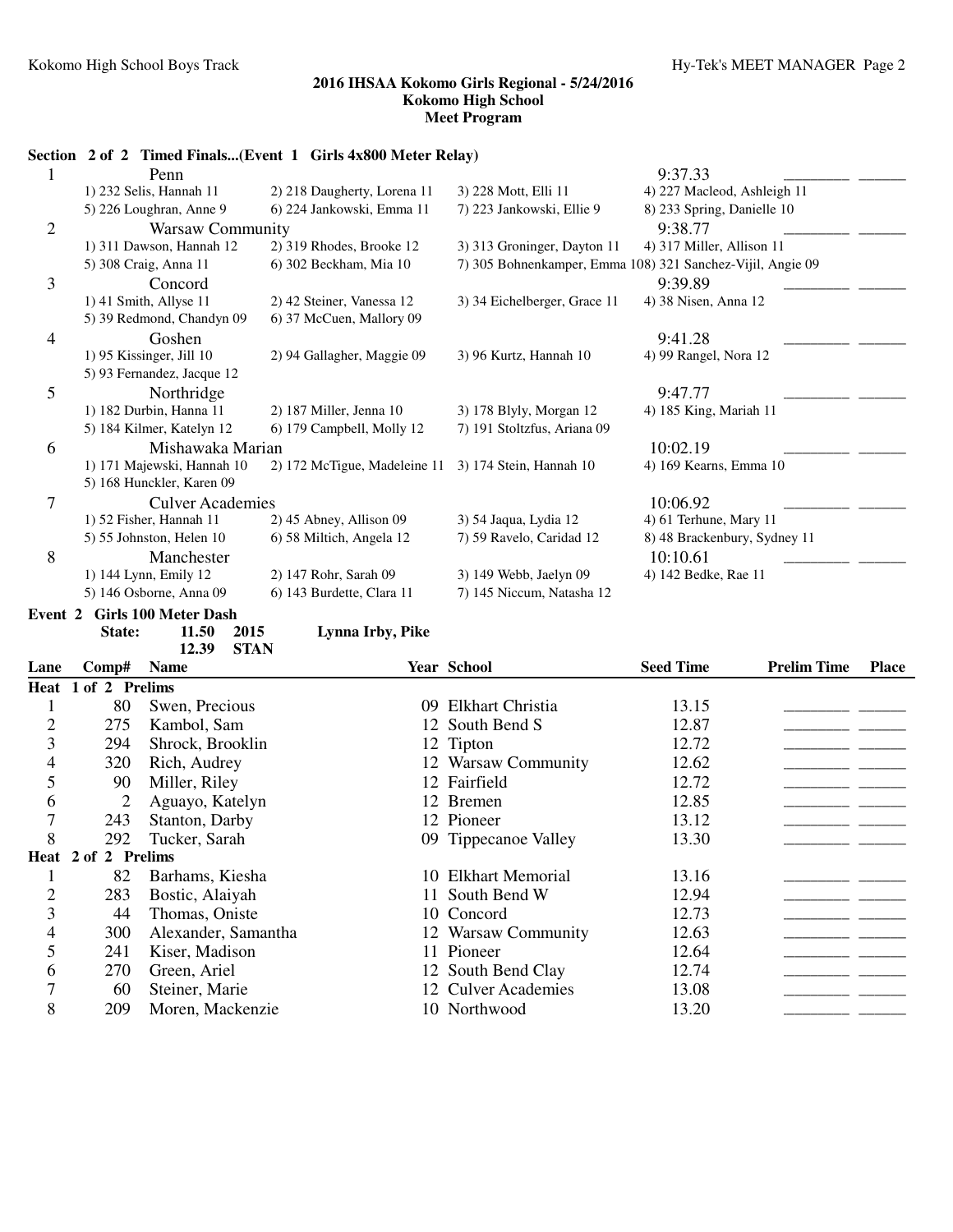|                |                     | <b>Event 3 Girls 100 Meter Hurdles</b> |                     |                                            |                             |                  |                    |              |
|----------------|---------------------|----------------------------------------|---------------------|--------------------------------------------|-----------------------------|------------------|--------------------|--------------|
|                | State:              | 13.95<br>14.97                         | 2005<br><b>STAN</b> | Vanneisha Ivy, Muncie Central              |                             |                  |                    |              |
| Lane           | Comp#               | <b>Name</b>                            |                     |                                            | Year School                 | <b>Seed Time</b> | <b>Prelim Time</b> | <b>Place</b> |
| Heat           | 1 of 2 Prelims      |                                        |                     |                                            |                             |                  |                    |              |
| $\mathbf{1}$   | 40                  | Riffell, Jasmine                       |                     |                                            | 09 Concord                  | 16.56            |                    |              |
| $\overline{2}$ | 326                 | Lamle, Hannah-Marie                    |                     |                                            | 10 Wawasee                  | 16.21            |                    |              |
| 3              | 49                  | Coy, Addison                           |                     |                                            | 11 Culver Academies         | 15.77            |                    |              |
| $\overline{4}$ | 205                 | Hershberger, Riley                     |                     |                                            | 09 Northwood                | 14.90            | <b>STAN</b>        |              |
| 5              | 246                 | Dolan, Ally                            |                     |                                            | 10 Plymouth                 | 15.56            |                    |              |
| 6              | 265                 | Mwenifumbo, Joselyn                    |                     |                                            | 10 South Bend Adams         | 16.07            |                    |              |
| $\overline{7}$ | 217                 | Darr, Megan                            |                     |                                            | 11 Penn                     | 16.47            |                    |              |
| 8              | 236                 | Wood, Brooklyne                        |                     |                                            | 12 Peru                     | 16.77            |                    |              |
| Heat           | 2 of 2 Prelims      |                                        |                     |                                            |                             |                  |                    |              |
| $\mathbf{1}$   | 150                 | Bagarus, Rylin                         |                     |                                            | 09 Mishawaka                | 16.57            |                    |              |
| $\overline{2}$ | 125                 | Tincher, Alyssa                        |                     |                                            | 10 Logansport               | 16.32            |                    |              |
| 3              | 192                 | Wargo, Emily                           |                     |                                            | 10 Northridge               | 16.18            |                    |              |
| 4              | 259                 | Fair, Tajaa                            |                     |                                            | 12 South Bend Adams         | 14.93            | <b>STAN</b>        |              |
| 5              | 89                  | Miller, Jessica                        |                     |                                            | 12 Fairfield                | 14.98            |                    |              |
| 6              | 282                 | Anderson, Ciearra                      |                     |                                            | 11 South Bend W             | 16.13            |                    |              |
| 7              | 290                 | O'Connell, Lexi                        |                     |                                            | 12 Tippecanoe Valley        | 16.37            |                    |              |
| 8              | 62                  | Ewing, Arienna                         |                     |                                            | 11 Eastern (Gre             | 16.67            |                    |              |
| Event 4        |                     | <b>Girls 200 Meter Dash</b>            |                     |                                            |                             |                  |                    |              |
|                |                     |                                        | 1986                | <b>Maicel Malone, North Central (Indy)</b> |                             |                  |                    |              |
|                | State:              | 23.12                                  |                     |                                            |                             |                  |                    |              |
|                |                     | 25.41                                  | <b>STAN</b>         |                                            |                             |                  |                    |              |
| Lane           | Comp#               | <b>Name</b>                            |                     |                                            | Year School                 | <b>Seed Time</b> | <b>Prelim Time</b> | <b>Place</b> |
| Heat           | 1 of 2 Prelims      |                                        |                     |                                            |                             |                  |                    |              |
| 1              | 341                 | Sickafoose, Suzanne                    |                     |                                            | 11 Whitko                   | 27.62            |                    |              |
| $\overline{2}$ | $\overline{2}$      | Aguayo, Katelyn                        |                     |                                            | 12 Bremen                   | 27.06            |                    |              |
| 3              | 286                 | Moon, Ashley                           |                     |                                            | 12 South Bend W             | 26.88            |                    |              |
| 4              | 320                 | Rich, Audrey                           |                     |                                            | 12 Warsaw Community         | 25.44            |                    |              |
| 5              | 83                  | Armbruster, Chloe                      |                     |                                            | 12 Fairfield                | 26.18            |                    |              |
| 6              | 275                 | Kambol, Sam                            |                     |                                            | 12 South Bend S             | 26.39            |                    |              |
| 7              | 60                  | Steiner, Marie                         |                     |                                            | 12 Culver Academies         | 27.52            |                    |              |
| 8              | 242                 | Morris, Maci                           |                     |                                            | 10 Pioneer                  | 28.29            |                    |              |
|                | Heat 2 of 2 Prelims |                                        |                     |                                            |                             |                  |                    |              |
| $\mathbf{1}$   | 104                 | Andrews, Jayda                         |                     |                                            | 11 Kokomo                   | 27.65            |                    |              |
| $\overline{c}$ | 270                 | Green, Ariel                           |                     |                                            | 12 South Bend Clay          | 27.29            |                    |              |
| 3              | 234                 | Woods, Mikaylah                        |                     |                                            | 12 Penn                     | 26.79            |                    |              |
| $\overline{4}$ | 177                 | Blankenship, Lexie                     |                     |                                            | 10 Northridge               | 26.02            |                    |              |
| 5              | 81                  | Bailey, Alayna                         |                     |                                            | 11 Elkhart Memorial         | 26.12            |                    |              |
| 6              | 309                 | Curtis, Abbi                           |                     |                                            | 10 Warsaw Community         | 26.53            |                    |              |
| 7<br>$8\,$     | 32<br>134           | Barnes, Janiyah<br>Plothow, Raygan     |                     |                                            | 09 Concord<br>10 Maconaquah | 27.31<br>28.09   |                    |              |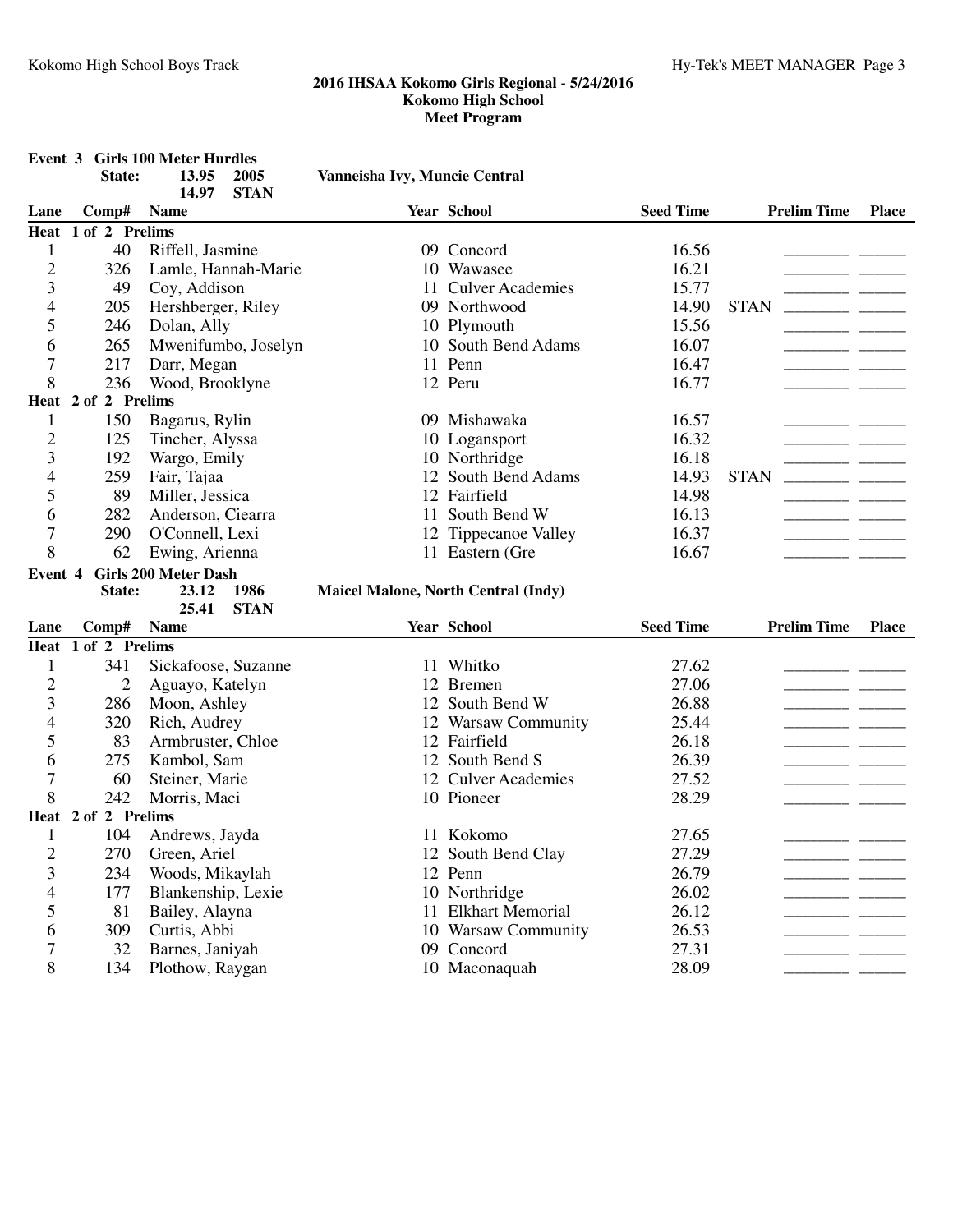|                | State:         | Event 5 Girls 1600 Meter Run<br>4:43.46<br>5:00.59 | 2011<br><b>STAN</b> | <b>Waverly Neer, Culver Academies</b>                  |                                                        |                                                       |               |              |
|----------------|----------------|----------------------------------------------------|---------------------|--------------------------------------------------------|--------------------------------------------------------|-------------------------------------------------------|---------------|--------------|
| Lane           | Comp#          | <b>Name</b>                                        |                     |                                                        | Year School                                            | <b>Seed Time</b>                                      | <b>Finals</b> | <b>Place</b> |
|                | Section 1 of 1 | <b>Timed Finals</b>                                |                     |                                                        |                                                        |                                                       |               |              |
| 1              | 142            | Bedke, Rae                                         |                     |                                                        | 11 Manchester                                          | 5:23.25                                               |               |              |
| $\overline{c}$ | 42             | Steiner, Vanessa                                   |                     |                                                        | 12 Concord                                             | 5:25.56                                               |               |              |
| 3              | 224            | Jankowski, Emma                                    |                     |                                                        | 11 Penn                                                | 5:10.15                                               |               |              |
| 4              | 152            | Duvall, Jessica                                    |                     |                                                        | 12 Mishawaka                                           | 5:13.25                                               |               |              |
| 5              | 302            | Beckham, Mia                                       |                     |                                                        | 10 Warsaw Community                                    | 5:16.75                                               |               |              |
| 6              | 223            | Jankowski, Ellie                                   |                     |                                                        | 9 Penn                                                 | 5:19.69                                               |               |              |
| 7              | 17             | Martin, Miah                                       |                     |                                                        | 09 Cass                                                | 5:26.11                                               |               |              |
| 8              | 315            | Kehler, Claire                                     |                     |                                                        | 12 Warsaw Community                                    | 5:26.97                                               |               |              |
| 9              | 332            | Zorn, Elizabeth                                    |                     |                                                        | 11 Wawasee                                             | 5:29.07                                               |               |              |
| 10             | 52             | Fisher, Hannah                                     |                     |                                                        | 11 Culver Academies                                    | 5:29.27                                               |               |              |
| 11             | 179            | Campbell, Molly                                    |                     |                                                        | 12 Northridge                                          | 5:30.08                                               |               |              |
| 12             | 19             | Dague, Adrianna                                    |                     |                                                        | 11 Caston                                              | 5:30.34                                               |               |              |
| 13             | 339            | Nemitz, Brigit                                     |                     |                                                        | 12 Whitko                                              | 5:31.45                                               |               |              |
| 14             | 11             | Hundt, Emma                                        |                     |                                                        | 10 Bremen                                              | 5:32.99                                               |               |              |
| 15             | 289            | Hansen, Cami                                       |                     |                                                        | 12 Taylor                                              | 5:35.80                                               |               |              |
| 16             | 65             | Jones, Carly                                       |                     |                                                        | 12 Eastern (Gre                                        | 5:40.65                                               |               |              |
|                |                | Event 6 Girls 4x100 Meter Relay                    |                     |                                                        |                                                        |                                                       |               |              |
|                |                | For complete meet results, visit our website at    |                     | Kokomoschools.com > Our Schools > Kokomo High School > |                                                        |                                                       |               |              |
|                |                | Athletics > Spring Sports > Girls Track & Field    |                     |                                                        |                                                        |                                                       |               |              |
|                | State:         | 45.75                                              | 2003                | <b>Fort Wayne Northrop</b>                             |                                                        |                                                       |               |              |
|                |                |                                                    |                     | Adams, Rox, Carr, Robinson                             |                                                        |                                                       |               |              |
|                |                |                                                    |                     |                                                        |                                                        |                                                       |               |              |
|                | Comp#          | 48.46<br><b>Team</b>                               | <b>STAN</b>         |                                                        | <b>Relay</b>                                           | <b>Seed Time</b>                                      | <b>Finals</b> | <b>Place</b> |
|                |                | Section 1 of 2 Timed Finals                        |                     |                                                        |                                                        |                                                       |               |              |
| Lane<br>1      |                |                                                    |                     |                                                        |                                                        | 53.54                                                 |               |              |
|                |                | Maconaquah<br>1) 127 Hann, Gracie 10               |                     | 2) 129 Hewitt, Maysie 12                               | 3) 130 Lamb, Brittany 10                               | 4) 134 Plothow, Raygan 10                             |               |              |
|                |                |                                                    |                     | 6) 133 Mosley, Abbi 09                                 | 7) 131 Lodge, Emily 10                                 |                                                       |               |              |
|                |                | 5) 132 Lyons, Talayah 11                           |                     |                                                        |                                                        | 53.08                                                 |               |              |
| 2              |                | Plymouth<br>1) 246 Dolan, Ally 10                  |                     | 2) 247 Drummond, Alex 12                               | 3) 249 Keller, Nicole 09                               | 4) 252 Peters, Kacee 09                               |               |              |
|                |                | 5) 250 Marohn, Julia 09                            |                     | 6) 254 Smith, Madison 09                               |                                                        |                                                       |               |              |
| 3              |                | Columbia City                                      |                     |                                                        |                                                        | 52.55                                                 |               |              |
|                |                | 1) 23 Decker, Regan 12                             |                     | 2) 24 Green, Molly 12                                  | 3) 30 Wappes, Hannah 12                                | 4) 28 Pepple, Sarah 09                                |               |              |
|                |                | 5) 27 McFarland, Jessica 09                        |                     | 6) 25 Hanson, Madison 11                               | 7) 21 Cormany, Elise 09                                | 8) 31 Willger, Hannah 09                              |               |              |
|                |                | Mishawaka Marian                                   |                     |                                                        |                                                        | 51.55                                                 |               |              |
| 4              |                |                                                    |                     | 2) 167 Fewell, Claire 11                               | 3) 173 Petty, Carlondrea 09                            |                                                       |               |              |
|                |                | 1) 164 Chudzicki, Kassady 10<br><b>Bremen</b>      |                     |                                                        |                                                        | 4) 170 Lentych, Chloe 09<br>51.78                     |               |              |
| 5              |                | 1) 6 Coffel, Madison 11                            |                     | 2) 9 Homann, Alexandria 12                             | 3) 4 Bickel, Emily 11                                  | 4) 2 Aguayo, Katelyn 12                               |               |              |
|                |                | 5) 13 Miller, Lexi 10                              |                     | 6) 16 White, Robyn 12                                  |                                                        |                                                       |               |              |
|                |                |                                                    |                     |                                                        |                                                        |                                                       |               |              |
| 6              |                | <b>Elkhart Central</b><br>1) 72 Hill, Bella 10     |                     | 2) 71 Hanes, Cadlyn 09                                 | 3) 78 Young, Krista 09                                 | 52.30<br>4) 76 Williams, Aleiyah 12                   |               |              |
|                |                | 5) 75 Price, Kaylee 09                             |                     | 6) 74 Palmer, Andrea 12                                | 7) 77 Yoder, Gabi 12                                   | 8) 73 Markel, Morgan 12                               |               |              |
| 7              |                | <b>Culver Academies</b>                            |                     |                                                        |                                                        | 53.33                                                 |               |              |
|                |                | 1) 47 Boyer, Emma 11                               |                     | 2) 51 Etheridge, Jessica 11                            | 3) 57 Mahabeer, Alexa 12                               | 4) 60 Steiner, Marie 12                               |               |              |
|                |                | 5) 56 Kershaw, Makena 11                           |                     | 6) 50 Dunlap, Zoe 10                                   | 7) 53 Hanley, Hali 10                                  |                                                       |               |              |
| 8              |                | Logansport                                         |                     |                                                        |                                                        | 54.36                                                 |               |              |
|                |                | 1) 123 Shively, Mya 09<br>5) 122 Sanchez, Maria 12 |                     | 2) 125 Tincher, Alyssa 10<br>6) 126 Tocco, Camille 12  | 3) 116 Loposser, Mia 09<br>7) 115 Deardorff, Carlie 12 | 4) 120 Pomasl, Emily 12<br>8) 113 Bedilion, Carmen 09 |               |              |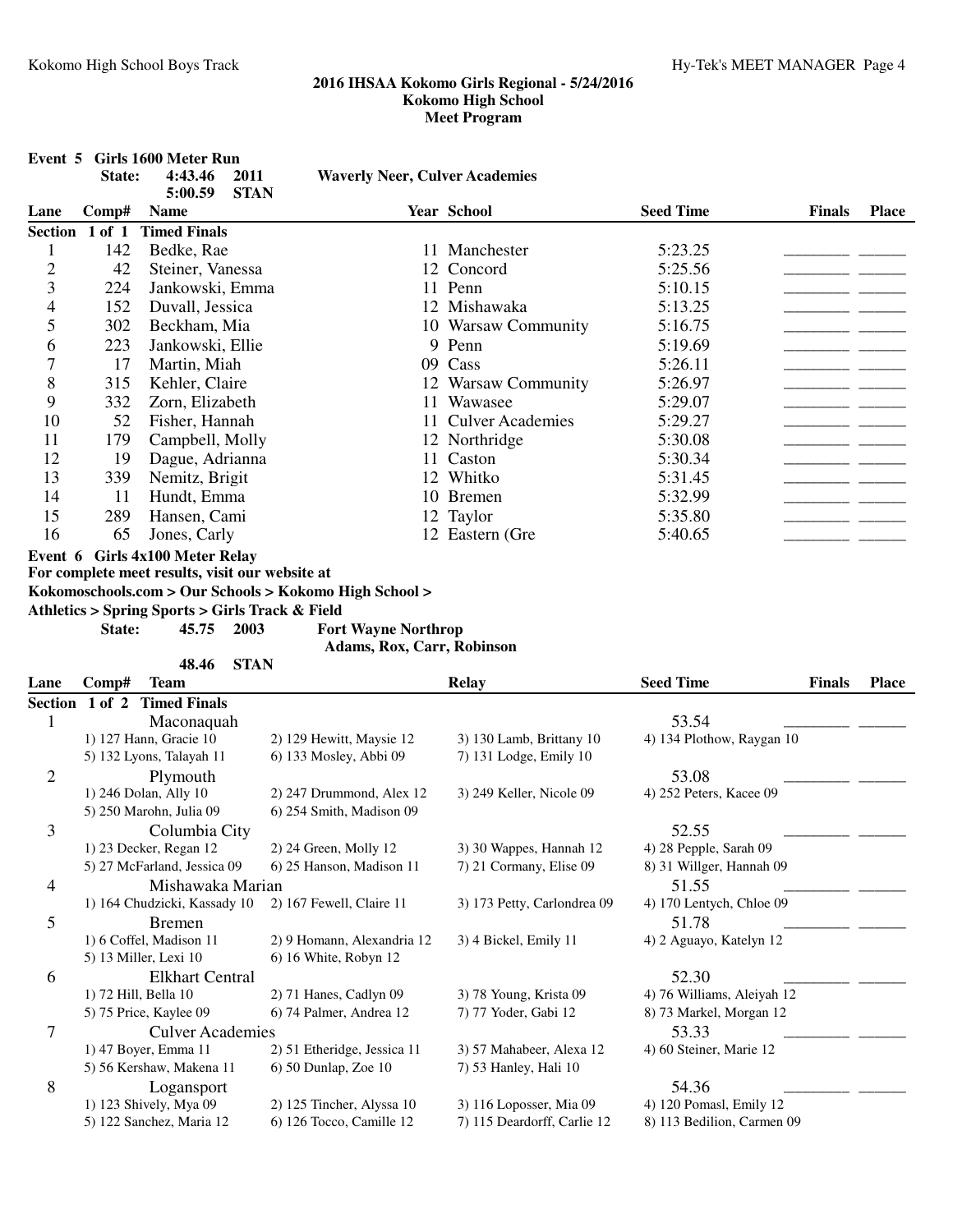|                       |                                                       | Section 2 of 2 Timed Finals(Event 6 Girls 4x100 Meter Relay)             |                                                         |                              |                                                              |
|-----------------------|-------------------------------------------------------|--------------------------------------------------------------------------|---------------------------------------------------------|------------------------------|--------------------------------------------------------------|
|                       | Pioneer                                               |                                                                          |                                                         | 51.17                        |                                                              |
|                       | 1) 243 Stanton, Darby 12                              | 2) 238 Boucher, Madison 12                                               | 3) 242 Morris, Maci 10                                  | 4) 241 Kiser, Madison 11     |                                                              |
|                       | 5) 240 Hill, Kayla 10                                 | 6) 239 Canada, Lori 09                                                   | 7) 237 Belt, Olivia 09                                  |                              |                                                              |
| 2                     | Concord                                               |                                                                          |                                                         | 50.58                        |                                                              |
|                       | 1) 43 Templeton, Keshawna 10 2) 32 Barnes, Janiyah 09 |                                                                          | 3) 33 Colton-Flores, Shenais 09 4) 44 Thomas, Oniste 10 |                              |                                                              |
|                       | 5) 40 Riffell, Jasmine 09                             |                                                                          |                                                         |                              |                                                              |
| 3                     | South Bend Washington                                 |                                                                          |                                                         | 50.38                        |                                                              |
|                       | 1) 285 Jefferies, Tanasia 11                          | 2) 283 Bostic, Alaiyah 11                                                | 3) 287 Pittman, Claire 09                               | 4) 288 Smith, Mariah 12      |                                                              |
|                       | 5) 284 Brown, Annyca 12                               | 6) 286 Moon, Ashley 12                                                   |                                                         |                              |                                                              |
| South Bend Adams<br>4 |                                                       |                                                                          |                                                         | 49.51                        |                                                              |
|                       | 1) 259 Fair, Tajaa 12                                 | 2) 264 Mittiiga, Catherine 12                                            | 3) 267 Punch, Ashley 12                                 | 4) 261 Lottie, Jessiyah 11   |                                                              |
|                       | 5) 266 Perry, Amali 09                                | 6) 260 Latender, Ryanna 09                                               | 7) 268 Smith, Terriana 09                               | 8) 269 Weatherspoon, Amia 10 |                                                              |
| 5                     | <b>Warsaw Community</b>                               |                                                                          |                                                         | 49.64                        |                                                              |
|                       | 1) 304 Bellamy, Maygan 09                             | 2) 300 Alexander, Samantha 12 3) 309 Curtis, Abbi 10                     |                                                         | 4) 320 Rich, Audrey 12       |                                                              |
|                       | 5) 310 Davis, Shunterra 10                            | 6) 307 Clampitt, Maykayla 09                                             |                                                         |                              |                                                              |
| 6                     | Fairfield                                             |                                                                          |                                                         | 49.69                        |                                                              |
|                       | $1)$ 90 Miller, Riley 12                              | 2) 91 Sceniak, Winifred 11                                               | 3) 83 Armbruster, Chloe 12                              | 4) 89 Miller, Jessica 12     |                                                              |
|                       | 5) 88 Lau, Cierra 11                                  | 6) 86 Elledge, Olivia 09                                                 |                                                         |                              |                                                              |
| 7                     | Northridge                                            |                                                                          |                                                         | 51.14                        |                                                              |
|                       | 1) 177 Blankenship, Lexie 10                          | 2) 190 Sorg, Madison 09                                                  | 3) 180 Chappell, Alexis 09                              | 4) 189 Smith, Crystal 11     |                                                              |
|                       | 5) 188 Singh, Anna 11                                 | 6) 186 Lehman, Karlee 09                                                 |                                                         |                              |                                                              |
| 8                     | South Bend Saint Joseph                               |                                                                          |                                                         | 51.48                        |                                                              |
|                       | 1) 272 Feldkamp, Kaleigh 12                           | 2) 275 Kambol, Sam 12                                                    | 3) 278 Marriott, Alissa 12                              | 4) 280 Walsh, Aislinn 09     |                                                              |
|                       | 5) 277 Klaybor, Mary Katherine 6) 274 Futa, Maddie 09 |                                                                          | 7) 279 Megyese, Jenica 09                               | 8) 273 Feltzer, Abby 09      |                                                              |
| Event 7               | <b>Girls 400 Meter Dash</b>                           |                                                                          |                                                         |                              |                                                              |
|                       | 1986<br>State:<br>52.42                               | <b>Maicel Malone, North Central (Indy)</b>                               |                                                         |                              |                                                              |
|                       | <b>STAN</b><br>57.83                                  |                                                                          |                                                         |                              |                                                              |
|                       | $C_1, \ldots, C_n$                                    | $\mathbf{V}$ . $\mathbf{V}$ . $\mathbf{V}$ . $\mathbf{V}$ . $\mathbf{V}$ |                                                         | $C_{2}$ . $T_{1}$            | $\mathbf{E}^{\mathbf{A}}$ and $\mathbf{E}^{\mathbf{A}}$<br>m |

| Lane           | Comp#          | <b>Name</b>                 |     | Year School         | <b>Seed Time</b> | <b>Finals</b> | <b>Place</b> |
|----------------|----------------|-----------------------------|-----|---------------------|------------------|---------------|--------------|
|                |                | Section 1 of 2 Timed Finals |     |                     |                  |               |              |
|                | 202            | Watson, Kaylee              |     | 09 Northwestern     | 1:03.96          |               |              |
| $\overline{2}$ | 321            | Sanchez-Vijil, Angie        |     | 09 Warsaw Community | 1:02.63          |               |              |
| 3              | 245            | Crawford, Rachel            |     | 11 Plymouth         | 1:02.09          |               |              |
| 4              | 85             | Bontrager, Felicity         |     | 10 Fairfield        | 1:02.00          |               |              |
| 5              | 112            | Tuttle, Jessica             |     | 11 LaVille          | 1:02.02          |               |              |
| 6              | 265            | Mwenifumbo, Joselyn         |     | 10 South Bend Adams | 1:02.05          |               |              |
| 7              | 128            | Hays, Bailey                |     | 09 Maconaquah       | 1:03.73          |               |              |
| 8              | 338            | Sullivan, Grace             |     | 10 Western          | 1:04.91          |               |              |
|                | Section 2 of 2 | <b>Timed Finals</b>         |     |                     |                  |               |              |
|                | 4              | Bickel, Emily               |     | 11 Bremen           | 1:01.48          |               |              |
| $\overline{2}$ | 303            | Beckham, Remi               |     | 09 Warsaw Community | 1:01.06          |               |              |
| 3              | 341            | Sickafoose, Suzanne         |     | 11 Whitko           | 1:00.57          |               |              |
| 4              | 212            | Stutsman, Erica             |     | 10 Northwood        | 58.88            |               |              |
| 5              | 229            | Pennix, Jemmia              |     | 09 Penn             | 59.45            |               |              |
| 6              | 36             | Hudson, Jasmine             |     | 09 Concord          | 1:00.25          |               |              |
| 7              | 228            | Mott, Elli                  |     | 11 Penn             | 1:01.42          |               |              |
| 8              | 280            | Walsh, Aislinn              | 09. | South Bend S        | 1:01.59          |               |              |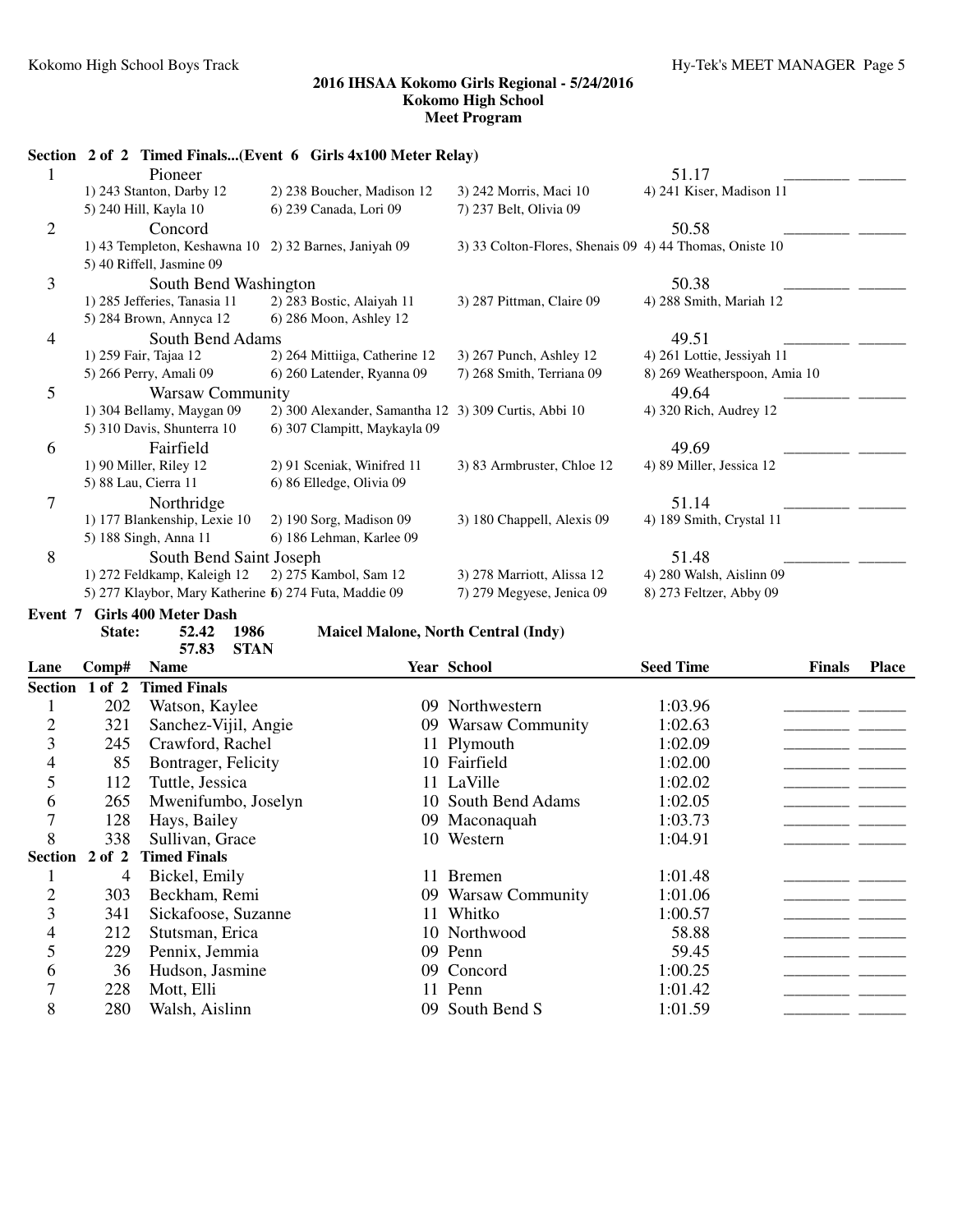|                  | State:         | <b>Event 8 Girls 300 Meter Hurdles</b><br>41.36<br>2014<br>45.11<br><b>STAN</b> | <b>Symone Black, Ft Wayne Concordia</b>   |                     |                  |             |                                                                                                                                                                                                                                                                                                                                                                                                                                                       |              |
|------------------|----------------|---------------------------------------------------------------------------------|-------------------------------------------|---------------------|------------------|-------------|-------------------------------------------------------------------------------------------------------------------------------------------------------------------------------------------------------------------------------------------------------------------------------------------------------------------------------------------------------------------------------------------------------------------------------------------------------|--------------|
| Lane             | Comp#          | <b>Name</b>                                                                     |                                           | Year School         | <b>Seed Time</b> |             | <b>Finals</b>                                                                                                                                                                                                                                                                                                                                                                                                                                         | <b>Place</b> |
|                  | Section 1 of 2 | <b>Timed Finals</b>                                                             |                                           |                     |                  |             |                                                                                                                                                                                                                                                                                                                                                                                                                                                       |              |
| $\mathbf{1}$     | 105            | Coram, Taylor                                                                   |                                           | 12 Kokomo           | 51.86            |             | __                                                                                                                                                                                                                                                                                                                                                                                                                                                    |              |
| $\overline{2}$   | 236            | Wood, Brooklyne                                                                 |                                           | 12 Peru             | 50.17            |             | ____________                                                                                                                                                                                                                                                                                                                                                                                                                                          |              |
| 3                | 156            | Kreil, Madison                                                                  |                                           | 10 Mishawaka        | 50.10            |             | $\begin{tabular}{ccccc} \multicolumn{2}{c }{\textbf{1} & \multicolumn{2}{c }{\textbf{2} & \multicolumn{2}{c }{\textbf{3} & \multicolumn{2}{c }{\textbf{4} & \multicolumn{2}{c }{\textbf{5} & \multicolumn{2}{c }{\textbf{6} & \multicolumn{2}{c }{\textbf{6} & \multicolumn{2}{c }{\textbf{6} & \multicolumn{2}{c }{\textbf{6} & \multicolumn{2}{c }{\textbf{6} & \multicolumn{2}{c }{\textbf{6} & \multicolumn{2}{c }{\textbf{6} & \multicolumn{2}{$ |              |
| $\overline{4}$   | 40             | Riffell, Jasmine                                                                |                                           | 09 Concord          | 50.00            |             | ___                                                                                                                                                                                                                                                                                                                                                                                                                                                   |              |
| 5                | 92             | Sarber, Elizabeth                                                               |                                           | 10 Glenn            | 50.06            |             | - -                                                                                                                                                                                                                                                                                                                                                                                                                                                   |              |
| 6                | 9              | Homann, Alexandria                                                              |                                           | 12 Bremen           | 50.07            |             |                                                                                                                                                                                                                                                                                                                                                                                                                                                       |              |
| $\overline{7}$   | 299            | Powell, Abigail                                                                 |                                           | 09 Triton           | 50.32            |             |                                                                                                                                                                                                                                                                                                                                                                                                                                                       |              |
| 8                | 297            | Leonard, Erin                                                                   |                                           | 11 Tri-Central      | 52.51            |             |                                                                                                                                                                                                                                                                                                                                                                                                                                                       |              |
| Section 2 of 2   |                | <b>Timed Finals</b>                                                             |                                           |                     |                  |             |                                                                                                                                                                                                                                                                                                                                                                                                                                                       |              |
| $\mathbf{1}$     | 304            | Bellamy, Maygan                                                                 |                                           | 09 Warsaw Community | 48.64            |             |                                                                                                                                                                                                                                                                                                                                                                                                                                                       |              |
| $\overline{2}$   | 217            | Darr, Megan                                                                     |                                           | 11 Penn             | 47.66            |             |                                                                                                                                                                                                                                                                                                                                                                                                                                                       |              |
| 3                | 95             | Kissinger, Jill                                                                 |                                           | 10 Goshen           | 47.63            |             |                                                                                                                                                                                                                                                                                                                                                                                                                                                       |              |
| 4                | 49             | Coy, Addison                                                                    |                                           | 11 Culver Academies | 44.53            | <b>STAN</b> |                                                                                                                                                                                                                                                                                                                                                                                                                                                       |              |
| 5                | 205            | Hershberger, Riley                                                              |                                           | 09 Northwood        | 47.00            |             |                                                                                                                                                                                                                                                                                                                                                                                                                                                       |              |
| 6                | 175            | Lefebvre, Carlee                                                                |                                           | 11 North Miami      | 47.63            |             |                                                                                                                                                                                                                                                                                                                                                                                                                                                       |              |
| $\boldsymbol{7}$ | 326            | Lamle, Hannah-Marie                                                             |                                           | 10 Wawasee          | 48.45            |             |                                                                                                                                                                                                                                                                                                                                                                                                                                                       |              |
| 8                | 252            | Peters, Kacee                                                                   |                                           | 09 Plymouth         | 49.47            |             |                                                                                                                                                                                                                                                                                                                                                                                                                                                       |              |
| Event 9          |                | <b>Girls 800 Meter Run</b>                                                      |                                           |                     |                  |             |                                                                                                                                                                                                                                                                                                                                                                                                                                                       |              |
|                  | State:         | 2:07.91<br>2013                                                                 | <b>Brittany Neeley, Eastern Greentown</b> |                     |                  |             |                                                                                                                                                                                                                                                                                                                                                                                                                                                       |              |
|                  |                | <b>STAN</b><br>2:16.01                                                          |                                           |                     |                  |             |                                                                                                                                                                                                                                                                                                                                                                                                                                                       |              |
| Lane             | Comp#          | <b>Name</b>                                                                     |                                           | <b>Year School</b>  | <b>Seed Time</b> |             | <b>Finals</b>                                                                                                                                                                                                                                                                                                                                                                                                                                         | <b>Place</b> |
| Section 1 of 1   |                | <b>Timed Finals</b>                                                             |                                           |                     |                  |             |                                                                                                                                                                                                                                                                                                                                                                                                                                                       |              |
| $1-1A$           | 227            | Macleod, Ashleigh                                                               |                                           | 11 Penn             | 2:18.47          |             |                                                                                                                                                                                                                                                                                                                                                                                                                                                       |              |
| $5-1B$           | 308            | Craig, Anna                                                                     |                                           | 11 Warsaw Community | 2:21.95          |             |                                                                                                                                                                                                                                                                                                                                                                                                                                                       |              |
| $9-1C$           | 30             | Wappes, Hannah                                                                  |                                           | 12 Columbia City    | 2:26.23          |             |                                                                                                                                                                                                                                                                                                                                                                                                                                                       |              |
| $13-1D$          | 8              | Fanning, Allyssa                                                                |                                           | 09 Bremen           | 2:27.76          |             | -- --                                                                                                                                                                                                                                                                                                                                                                                                                                                 |              |
| $2-2A$           | 241            | Kiser, Madison                                                                  |                                           | 11 Pioneer          | 2:18.62          |             | - -                                                                                                                                                                                                                                                                                                                                                                                                                                                   |              |
| $6-2B$           | 61             | Terhune, Mary                                                                   |                                           | 11 Culver Academies | 2:24.15          |             | $\overline{a}$                                                                                                                                                                                                                                                                                                                                                                                                                                        |              |
| $10-2C$          | 48             | Brackenbury, Sydney                                                             |                                           | 11 Culver Academies | 2:26.81          |             |                                                                                                                                                                                                                                                                                                                                                                                                                                                       |              |
| $14-2D$          | 79             | Morehead, Maddie                                                                |                                           | 11 Elkhart Christia | 2:28.08          |             |                                                                                                                                                                                                                                                                                                                                                                                                                                                       |              |
| $3-3A$           | 152            | Duvall, Jessica                                                                 |                                           | 12 Mishawaka        | 2:20.17          |             |                                                                                                                                                                                                                                                                                                                                                                                                                                                       |              |
| $7-3B$           | 305            | Bohnenkamper, Emma                                                              |                                           | 10 Warsaw Community | 2:24.73          |             | - -                                                                                                                                                                                                                                                                                                                                                                                                                                                   |              |
| $11-3C$          | 218            | Daugherty, Lorena                                                               |                                           | 11 Penn             | 2:27.68          |             | -- --                                                                                                                                                                                                                                                                                                                                                                                                                                                 |              |
| $15-3D$          | 163            | Wyant, Damaris                                                                  |                                           | 10 Mishawaka        | 2:29.25          |             |                                                                                                                                                                                                                                                                                                                                                                                                                                                       |              |
| $4-4A$           | 295            | Sprinkles, Jessica                                                              |                                           | 12 Tipton           | 2:21.12          |             | - -                                                                                                                                                                                                                                                                                                                                                                                                                                                   |              |
| $8-4B$           | 244            | Carothers, Kaitlyn                                                              |                                           | 09 Plymouth         | 2:25.37          |             | - -                                                                                                                                                                                                                                                                                                                                                                                                                                                   |              |
| $12-4C$          | 235            | Richardson, Jaelin                                                              |                                           | 10 Peru             | 2:27.69          |             |                                                                                                                                                                                                                                                                                                                                                                                                                                                       |              |
| $16-4D$          | 34             | Eichelberger, Grace                                                             |                                           | 11 Concord          | 2:30.28          |             |                                                                                                                                                                                                                                                                                                                                                                                                                                                       |              |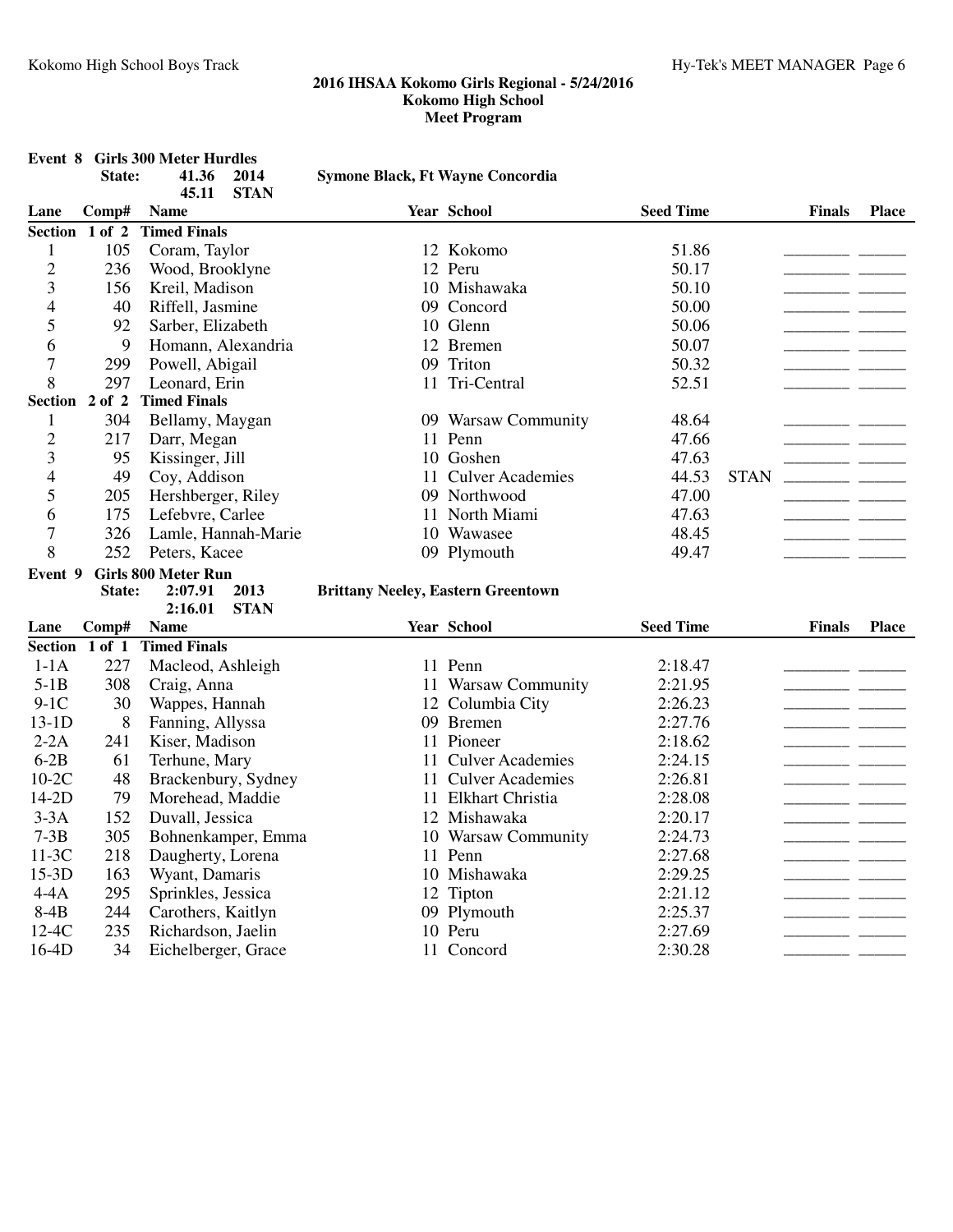**Event 10 Girls 3200 Meter Run For complete meet results, visit our website at Kokomoschools.com > Our Schools > Kokomo High School > Athletics > Spring Sports > Girls Track & Field State: 10:11.20 Anna Rohrer, Mishawaka 2015 10:58.00 STAN Lane Comp# Name Year School Seed Time Finals Place Section 1 of 1 Timed Finals** 1 142 Bedke, Rae 11 Manchester 11:27.18 \_\_\_\_\_\_\_\_\_\_\_\_\_\_\_\_\_\_\_\_\_ \_\_\_\_\_\_\_ 2 223 Jankowski, Ellie 9 Penn 11:30.22 223 Jankowski, Ellie 9 Penn 11:30.22 223 Deckham, Mia 202 223 22 223 22 3 302 Beckham, Mia 10 Warsaw Community 11:16.14<br>4 220 Frank Lauren 10 Penn 11:17.88 4 220 Frank, Lauren 10 Penn 11:17.88 11:17.88 5 178 Blyly, Morgan 12 Northridge 11:20.41 <u>\_\_\_\_\_\_\_\_\_\_\_\_\_\_\_\_\_\_\_\_\_\_\_\_\_</u> 6 1 Yeakey, Hannah 11 Bethany Christian 11:21.82 \_\_\_\_\_\_\_\_\_\_\_\_\_\_\_\_\_\_\_\_\_ \_\_\_\_\_\_\_ 7 271 Limon, Jessica 11 South Bend Riley 11:38.50<br>
8 317 Miller, Allison 11 Warsaw Community 11:45.01 317 Miller, Allison 11 Warsaw Community 11:45.01 9 262 McDonald, Lane 10 South Bend Adams 11:46.14 \_\_\_\_\_\_\_\_\_\_\_\_\_\_\_\_\_\_\_\_\_\_\_\_\_\_\_\_\_\_ 10 19 Dague, Adrianna 11 Caston 11:47.90 <u>\_\_\_\_\_\_\_\_\_\_\_\_\_\_</u> 11 41 Smith, Allyse 11 Concord 11:49.24 \_\_\_\_\_\_\_\_\_\_\_\_\_\_\_\_\_\_\_\_\_ \_\_\_\_\_\_\_ 12 257 Tyler, Kelsey 10 Rochester Commun 11:50.69 13 187 Miller, Jenna 10 Northridge 11:52.03 11:52.03 14 17 Martin, Miah 09 Cass 11:53.84 \_\_\_\_\_\_\_\_\_\_\_\_\_\_\_\_\_\_\_\_\_ \_\_\_\_\_\_\_ 15 114 Crain, Isabelle 10 Logansport 12:07.52 \_\_\_\_\_\_\_\_\_\_\_\_\_\_\_\_\_\_\_\_\_\_\_\_\_\_\_\_\_\_\_\_\_\_ 16 295 Sprinkles, Jessica 12 Tipton 12:09.90 **Event 11 Girls 4x400 Meter Relay State: 3:47.37 Lawrence North 2011 Brooks, Franklin, Spencer, Miller 3:58.88 STAN Lane Comp# Team Relay Seed Time Finals Place Section 1 of 2 Timed Finals** 1 Kokomo 4:27.28 \_\_\_\_\_\_\_\_\_\_\_\_\_\_\_\_\_\_\_\_\_ \_\_\_\_\_\_\_ 1) 111 Smith, Brooke 11 2) 105 Coram, Taylor 12 3) 110 Pham, Lana 11 4) 108 Morrison, Aaryan 10 5) 109 Partlow, NeVaeh 09 6) 107 Miller, Deju 12 7) 106 Frey, Kirsten 12 8) 103 Andrews, Cinnamon 11 2 Maconaquah 4:21.95 \_\_\_\_\_\_\_\_\_\_\_\_\_\_\_\_\_\_\_\_\_ \_\_\_\_\_\_\_ 1) 128 Hays, Bailey 09 2) 135 Shinn, Rebekah 11 3) 136 White, Kate 11 4) 137 Wimmer, Haley 10 5) 138 Winegardner, Madison 106) 139 Winegardner, Olivia 12 3 Plymouth 4:20.00 \_\_\_\_\_\_\_\_\_\_\_\_\_\_\_\_\_\_\_\_\_ \_\_\_\_\_\_\_ 1) 245 Crawford, Rachel 11 2) 251 Morwood, Kara 12 3) 249 Keller, Nicole 09 4) 244 Carothers, Kaitlyn 09 5) 247 Drummond, Alex 12 6) 255 Splix, Brittani 11

4 Culver Academies 4:17.42<br>1) 46 Anderson, Erin 09 2) 60 Steiner, Marie 12 3) 54 Jaqua, Lydia 12 4) 61 Terhune, Mary 11 1) 46 Anderson, Erin 09 2) 60 Steiner, Marie 12 3) 54 Jaqua, Lydia 12 5) 50 Dunlap, Zoe 10 6) 56 Kershaw, Makena 11 7) 49 Coy, Addison 11 8) 51 Etheridge, Jessica 11 5 Mishawaka Marian 4:17.54 <br>1) 167 Fewell, Claire 11 <br>2) 171 Majewski, Hannah 10 <br>3) 169 Kearns, Emma 10 <br>4) 170 Lentych, Chloe 09 2) 171 Majewski, Hannah 10 6 Goshen  $\frac{4:18.85}{\frac{1}{2} \cdot \frac{1}{2} \cdot \frac{1}{2} \cdot \frac{1}{2} \cdot \frac{1}{2} \cdot \frac{1}{2} \cdot \frac{1}{2} \cdot \frac{1}{2} \cdot \frac{1}{2} \cdot \frac{1}{2} \cdot \frac{1}{2} \cdot \frac{1}{2} \cdot \frac{1}{2} \cdot \frac{1}{2} \cdot \frac{1}{2} \cdot \frac{1}{2} \cdot \frac{1}{2} \cdot \frac{1}{2} \cdot \frac{1}{2} \cdot \frac{1}{2} \cdot \frac{1}{2} \cdot \frac{1}{2} \cdot \frac$ 1) 95 Kissinger, Jill 10 2) 94 Gallagher, Maggie 09 3) 96 Kurtz, Hannah 10 4) 99 Rangel, Nora 12 5) 97 Perez Diener, Ariana 11 7 Bremen Bremen 2007 Bremen 2007 1:22.72 <u>\_\_\_\_\_\_\_\_\_\_\_\_\_\_\_\_\_\_\_\_\_\_\_\_\_\_\_\_\_\_\_\_</u> 1) 11 Hundt, Emma 10 2) 9 Homann, Alexandria 12 3) 5 Boocher, Harley 10 4) 4 Bickel, Emily 11 5) 7 Cullers, Kaitlyn 09 6) 10 Hummel, Andrea 09 7) 3 Beeson, Brooklyn 11 8 Logansport 4:29.00 \_\_\_\_\_\_\_\_\_\_\_\_\_\_\_\_\_\_\_\_\_ \_\_\_\_\_\_\_ 1) 126 Tocco, Camille 12 2) 115 Deardorff, Carlie 12 3) 122 Sanchez, Maria 12 4) 119 Orozco, Cindy 12 5) 121 Ramirez, Floridelma 12 6) 124 Smith, Elizabeth 09 7) 117 McClure, Allie 09 8) 114 Crain, Isabelle 10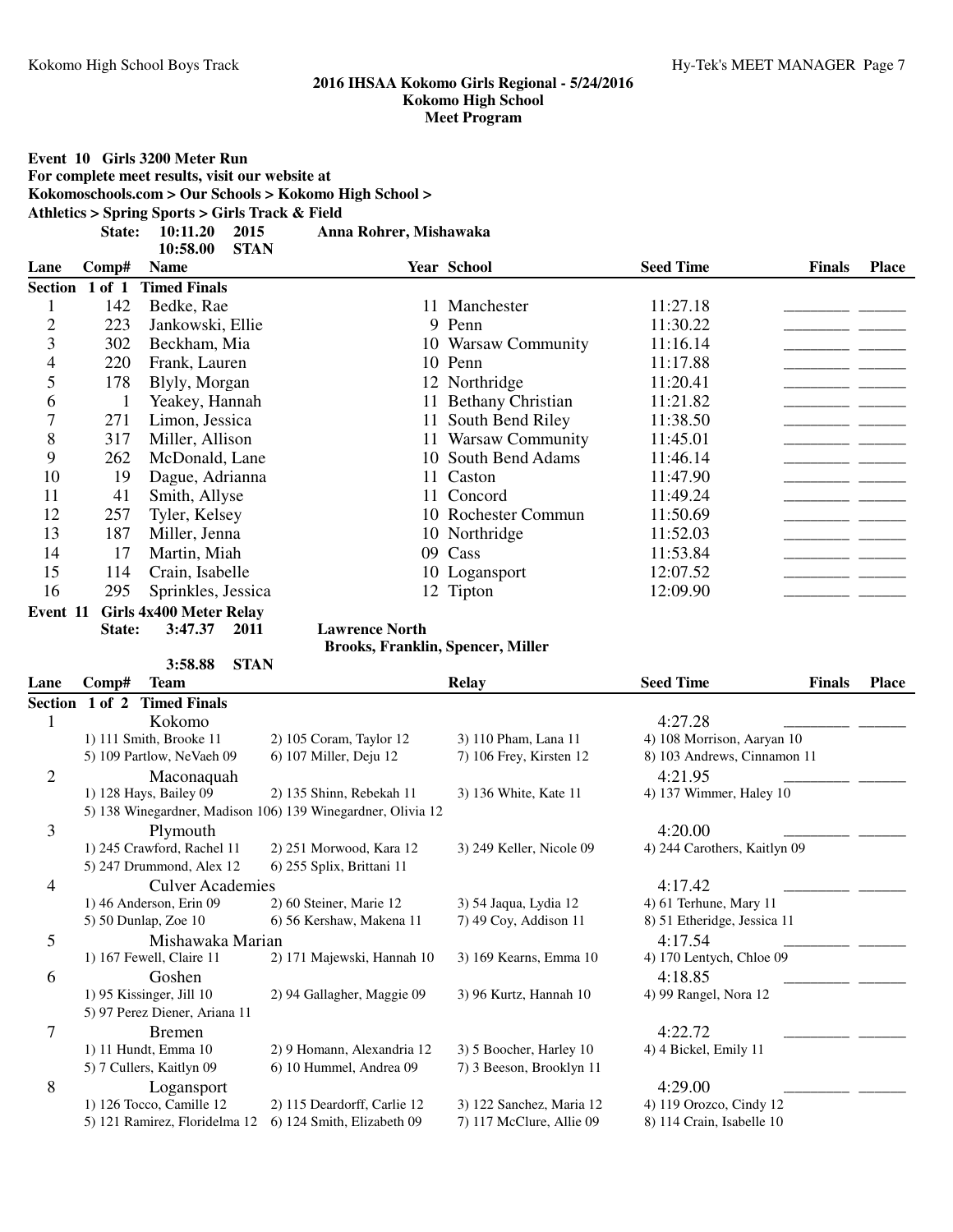# **Section 2 of 2 Timed Finals...(Event 11 Girls 4x400 Meter Relay)**

|                | Columbia City                                      |                                                        |                             | 4:11.42                        |
|----------------|----------------------------------------------------|--------------------------------------------------------|-----------------------------|--------------------------------|
|                | 1) 23 Decker, Regan 12                             | 2) 30 Wappes, Hannah 12                                | 3) 24 Green, Molly 12       | 4) 29 Simmers, Savannah 09     |
|                | 5) 26 Keller, Lauren 10                            | 6) 27 McFarland, Jessica 09                            | 7) 21 Cormany, Elise 09     | 8) 22 Coy, Emma 09             |
| $\overline{2}$ | Mishawaka                                          |                                                        |                             | 4:07.77                        |
|                | 1) 155 Jackey, Alexis 12                           | 2) 151 Bullock, Inobia 11                              | 3) 152 Duvall, Jessica 12   | 4) 156 Kreil, Madison 10       |
|                | 5) 150 Bagarus, Rylin 09                           | 6) 153 Graham, Jada 11                                 | 7) 157 Norris, Skylar 09    | 8) 163 Wyant, Damaris 10       |
| 3              | Northridge                                         |                                                        |                             | 4:07.47                        |
|                | 1) 190 Sorg, Madison 09                            | 2) 182 Durbin, Hanna 11                                | 3) 185 King, Mariah 11      | 4) 177 Blankenship, Lexie 10   |
|                | 5) 189 Smith, Crystal 11                           | 6) 188 Singh, Anna 11                                  | 7) 191 Stoltzfus, Ariana 09 |                                |
| 4              | Penn                                               |                                                        |                             | 4:03.13                        |
|                | 1) 229 Pennix, Jemmia 09                           | 2) 234 Woods, Mikaylah 12                              | 3) 228 Mott, Elli 11        | 4) 227 Macleod, Ashleigh 11    |
|                | 5) 219 Enyeart, Breana 10                          | 6) 216 Daggy, Emma 11                                  | 7) 233 Spring, Danielle 10  | 8) 218 Daugherty, Lorena 11    |
| 5              | <b>Warsaw Community</b>                            |                                                        |                             | 4:05.26                        |
|                | 1) 304 Bellamy, Maygan 09                          | 2) 303 Beckham, Remi 09                                | 3) 319 Rhodes, Brooke 12    | 4) 320 Rich, Audrey 12         |
|                | 5) 314 Kehler, Caitlin 09                          | 6) 300 Alexander, Samantha 12 7) 311 Dawson, Hannah 12 |                             | 8) 321 Sanchez-Vijil, Angie 09 |
| 6              | South Bend Adams                                   |                                                        |                             | 4:06.86                        |
|                | 1) 259 Fair, Tajaa 12                              | 2) 261 Lottie, Jessiyah 11                             | 3) 267 Punch, Ashley 12     | 4) 264 Mittiiga, Catherine 12  |
|                | 5) 265 Mwenifumbo, Joselyn 10 6) 263 Mihut, Aly 09 |                                                        | 7) 268 Smith, Terriana 09   |                                |
| 7              | Northwood                                          |                                                        |                             | 4:08.59                        |
|                | 1) 205 Hershberger, Riley 09                       | 2) 209 Moren, Mackenzie 10                             | 3) 213 Trenshaw, Taitlyn 11 | 4) 212 Stutsman, Erica 10      |
|                | 5) 210 Parisi, Kali 09                             | 6) 211 Parisi, Lexi 09                                 | 7) 203 Bare, Alexxus 10     | 8) 207 Lopez, Sara 09          |
| 8              | South Bend Saint Joseph                            |                                                        |                             | 4:11.97                        |
|                | 1) 275 Kambol, Sam 12                              | 2) 272 Feldkamp, Kaleigh 12                            | 3) 281 Walsh, Lily 11       | 4) 280 Walsh, Aislinn 09       |
| Event 12       | <b>Girls Long Jump</b>                             |                                                        |                             |                                |
|                | 1986<br>20-04<br>State:                            | Tonya Sedwick, Jeffersonville                          |                             |                                |
|                | 17-11.00<br><b>STAN</b>                            |                                                        |                             |                                |

| Pos            | Comp#         | <b>Name</b>         |     | <b>Year School</b>  | <b>Seed Mark</b> | <b>Finals</b> | <b>Place</b> |
|----------------|---------------|---------------------|-----|---------------------|------------------|---------------|--------------|
| Flight         | 1 of 3 Finals |                     |     |                     |                  |               |              |
|                | 89            | Miller, Jessica     |     | 12 Fairfield        | 16-08.50         |               |              |
| $\overline{2}$ | 300           | Alexander, Samantha |     | 12 Warsaw Community | 17-02.25         |               |              |
| 3              | 176           | White, Faith        |     | 10 North Miami      | 17-02.50         |               |              |
| 4              | 287           | Pittman, Claire     | 09. | South Bend W        | 17-03.50         |               |              |
| 5              | 264           | Mittiiga, Catherine |     | 12 South Bend Adams | 17-07.50         |               |              |
| 6              | 234           | Woods, Mikaylah     |     | 12 Penn             | 18-01.50         | <b>STAN</b>   |              |
| Flight         | 2 of 3 Finals |                     |     |                     |                  |               |              |
|                | 6             | Coffel, Madison     | 11. | <b>Bremen</b>       | 16-01.50         |               |              |
| $\overline{2}$ | 326           | Lamle, Hannah-Marie |     | 10 Wawasee          | 16-01.50         |               |              |
| 3              | 2             | Aguayo, Katelyn     |     | 12 Bremen           | 16-03.00         |               |              |
| 4              | 175           | Lefebvre, Carlee    |     | 11 North Miami      | 16-03.50         |               |              |
| 5              | 150           | Bagarus, Rylin      |     | 09 Mishawaka        | 16-05.00         |               |              |
| Flight         | 3 of 3 Finals |                     |     |                     |                  |               |              |
|                | 104           | Andrews, Jayda      | 11. | Kokomo              | 15-04.75         |               |              |
| $\overline{2}$ | 134           | Plothow, Raygan     |     | 10 Maconaquah       | 15-07.00         |               |              |
| 3              | 243           | Stanton, Darby      |     | 12 Pioneer          | 15-10.25         |               |              |
| 4              | 165           | Cooray, Dinuka      |     | 12 Mishawaka Marian | 16-01.00         |               |              |
| 5              | 254           | Smith, Madison      |     | 09 Plymouth         | 16-01.00         |               |              |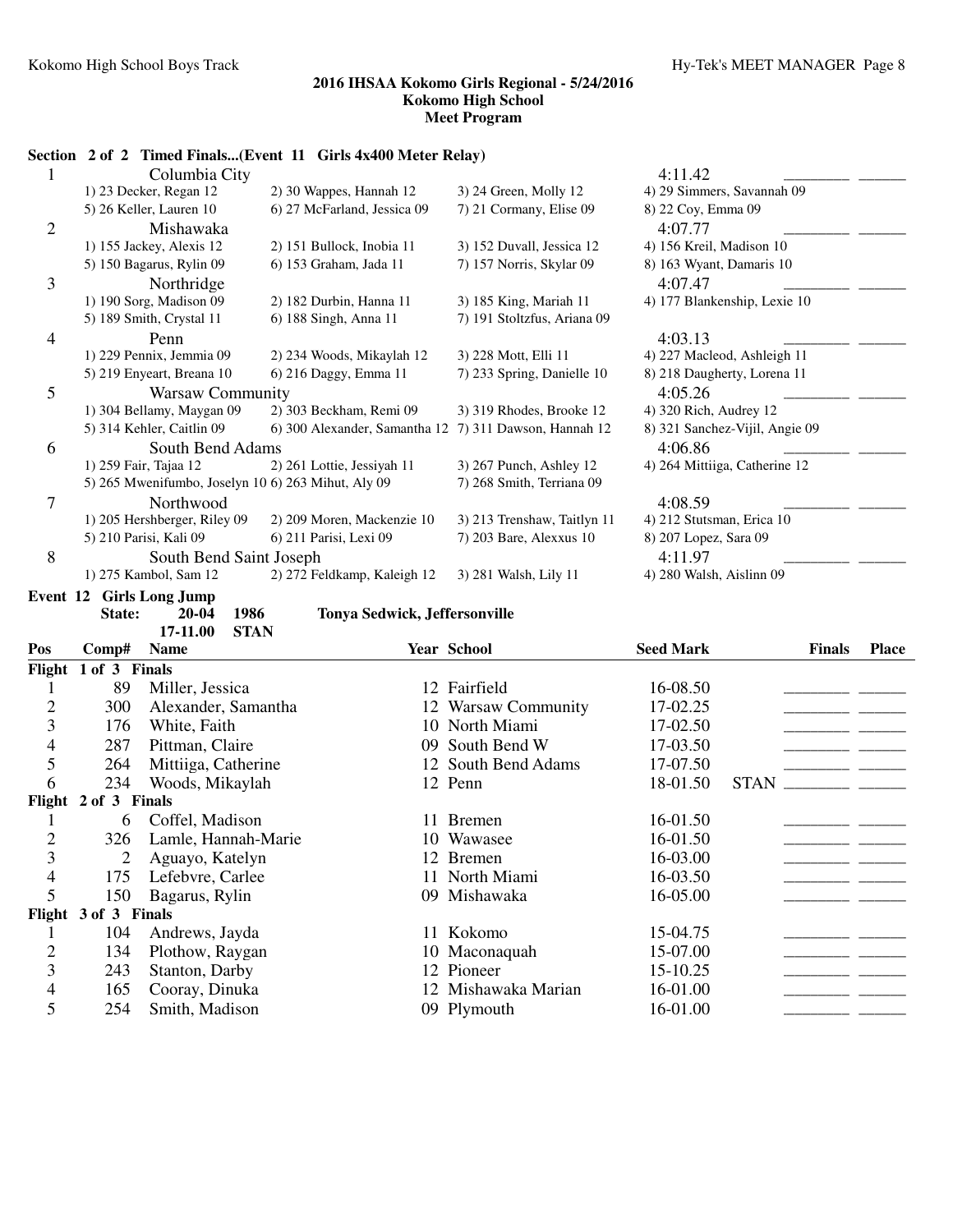|                     |                      | Event 13 Girls High Jump  |                                        |                     |                  |               |              |
|---------------------|----------------------|---------------------------|----------------------------------------|---------------------|------------------|---------------|--------------|
|                     | State:               | 1985<br>$6 - 00$          | Angela Bradburn, Norwell               |                     |                  |               |              |
|                     |                      | <b>STAN</b><br>5-04.00    |                                        |                     |                  |               |              |
| Pos                 | Comp#                | <b>Name</b>               |                                        | Year School         | <b>Seed Mark</b> | <b>Finals</b> | <b>Place</b> |
| Flight              | 1 of 3 Finals        |                           |                                        |                     |                  |               |              |
| 1                   | 118                  | Neuendorf, Malorie        |                                        | 11 Logansport       | 4-08.00          |               |              |
| $\overline{c}$      | 123                  | Shively, Mya              |                                        | 09 Logansport       | 4-08.00          |               |              |
| 3                   | 192                  | Wargo, Emily              |                                        | 10 Northridge       | 5-00.00          |               |              |
| 4                   | 222                  | Hendershot, Madelyn       |                                        | 12 Penn             | 5-00.00          |               |              |
| 5                   | 342                  | Knowlton, Mayah           | 11                                     | South Bend Adams    | 5-00.00          |               |              |
| 6                   | 110                  | Pham, Lana                |                                        | 11 Kokomo           | 5-00.00          |               |              |
|                     | Flight 2 of 3 Finals |                           |                                        |                     |                  |               |              |
| 1                   | 20                   | Burdge, Cassandra         |                                        | 09 Columbia City    | 5-00.00          |               |              |
| $\overline{c}$      | 98                   | Potter, Kyrie             |                                        | 12 Goshen           | 5-00.00          |               |              |
| 3                   | 5                    | Boocher, Harley           |                                        | 10 Bremen           | 5-00.00          |               |              |
| 4                   | 107                  | Miller, Deju              |                                        | 12 Kokomo           | 5-02.00          |               |              |
| 5                   | 112                  | Tuttle, Jessica           |                                        | 11 LaVille          | 5-02.00          |               |              |
| 6                   | 35                   | Hartpence, Stephanie      |                                        | 10 Concord          | 5-02.00          |               |              |
|                     | Flight 3 of 3 Finals |                           |                                        |                     |                  |               |              |
| 1                   | 225                  | Laidig, Kendra            |                                        | 10 Penn             | 5-02.00          |               |              |
| $\overline{c}$      | 176                  | White, Faith              |                                        | 10 North Miami      | 5-03.00          |               |              |
| 3                   | 306                  | Bruner, Morgan            |                                        | 10 Warsaw Community | 5-03.00          |               |              |
| 4                   | 312                  | Day, Alexie               |                                        | 10 Warsaw Community | 5-04.00          | <b>STAN</b>   |              |
| 5                   | 84                   | Bontrager, Chloe          |                                        | Fairfield           | 5-04.00          | <b>STAN</b>   |              |
| 6                   | 340                  | Reed, Kaitlyn             |                                        | 11 Whitko           | 5-06.00          | <b>STAN</b>   |              |
| Event 14            |                      | <b>Girls Discus Throw</b> |                                        |                     |                  |               |              |
|                     | State:               | 168-06<br>2013            | <b>Adriana Brown, Lawrence Central</b> |                     |                  |               |              |
|                     |                      | <b>STAN</b><br>129-07     |                                        |                     |                  |               |              |
| Pos                 | Comp#                | <b>Name</b>               |                                        | Year School         | <b>Seed Mark</b> | <b>Finals</b> | <b>Place</b> |
| Flight              | 1 of 3 Finals        |                           |                                        |                     |                  |               |              |
| 1                   | 183                  | Fletcher, Mallory         |                                        | 12 Northridge       | 96-05            |               |              |
| $\overline{c}$      | 148                  | Sewell, Bailey            | 11                                     | Manchester          | 97-02            |               |              |
| 3                   | 231                  | Ringer, Mikayla           |                                        | 10 Penn             | 97-04            |               |              |
| 4                   | 214                  | Tuttle, Andrea            |                                        | 12 Northwood        | 98-07            |               |              |
| 5                   | 318                  | Nichols, Natalie          |                                        | 12 Warsaw Community | 100-04           |               |              |
|                     | Flight 2 of 3 Finals |                           |                                        |                     |                  |               |              |
|                     | 18                   | Ronk, Malley              |                                        | 11 Cass             | 100-08           |               |              |
| 2                   | 258                  | Derakshani-Stockman, Lua  |                                        | 11 South Bend Adams | $100 - 11$       |               |              |
| 3                   | 15                   | Schutz, Sierra            |                                        | 09 Bremen           | 102-08           |               |              |
| 4                   | 201                  | Treadway, Brooke          |                                        | 12 Northwestern     | 105-05           |               |              |
| 5                   | 296                  | Warner, Carly             |                                        | 12 Tipton           | $105 - 10$       |               |              |
|                     | Flight 3 of 3 Finals |                           |                                        |                     |                  |               |              |
|                     | 256                  | Shafer, Rhiley            |                                        | 11 Rochester Commun | 107-08.50        |               |              |
| 1                   | 328                  | Manges, Alexis            | 11                                     | Wawasee             | 109-04           |               |              |
| $\overline{c}$<br>3 |                      |                           |                                        | Madison-Grant       | 111-00           |               |              |
|                     | 141                  | Leas, Savannah            | 11                                     |                     |                  |               |              |
| 4                   | 160                  | Schultheis, Cameron       | 11                                     | Mishawaka           | 112-01           |               |              |
| 5                   | 87                   | Hagar, Andrea             |                                        | 12 Fairfield        | 116-11           |               |              |
| 6                   | 248                  | Horvath, Nicole           |                                        | 11 Plymouth         | 120-07           |               |              |